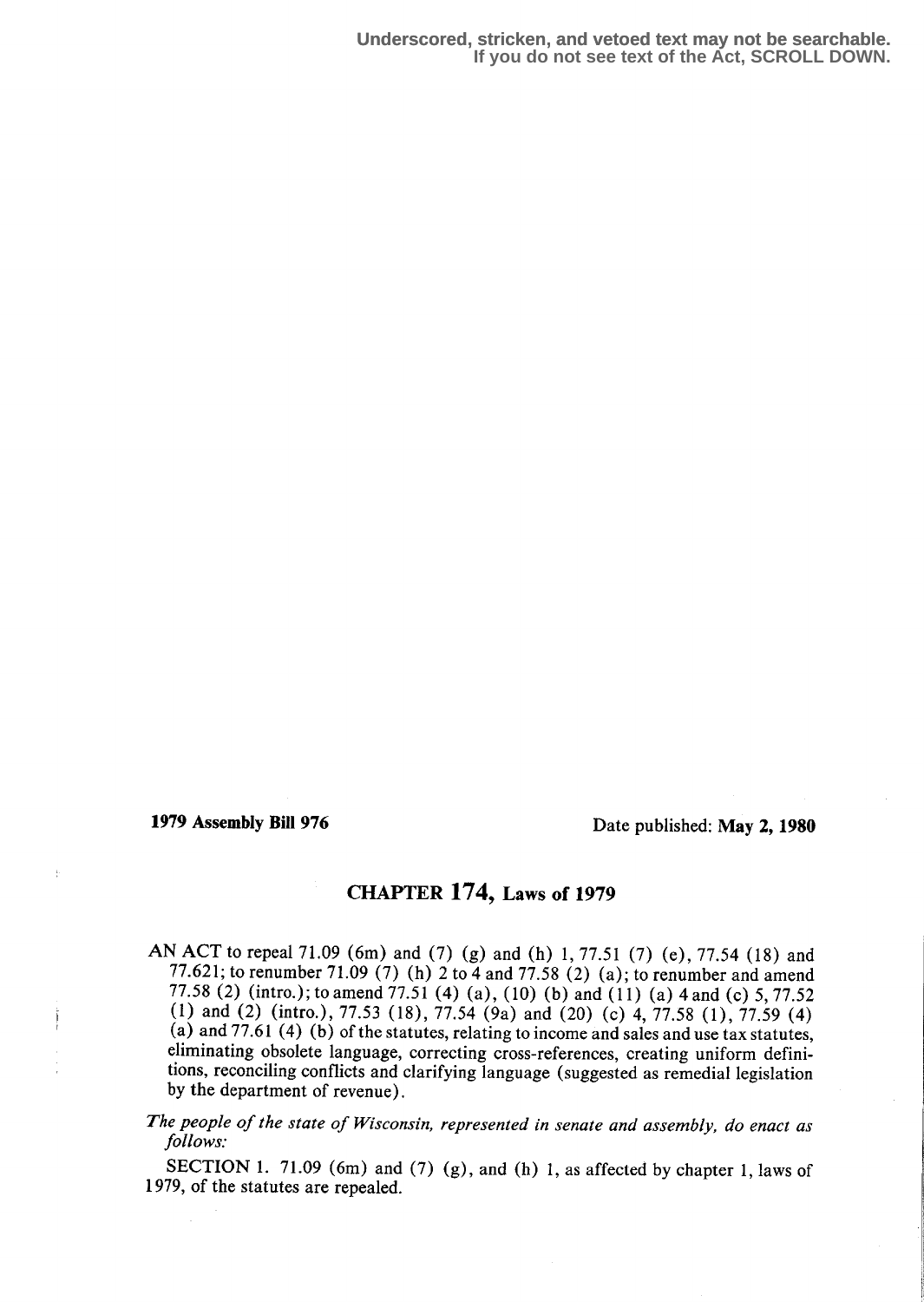## CHAPTER 174 898

SECTION 2. 71.09 (7) (h) 2 to 4 of the statutes, as affected by chapter 1, laws of 1979, are renumbered 71 .09 (7) (h) 1 to 3.

**SECTION** 3. 77.51 (4) (a), (10) (b) and (11) (a) 4 and (c) 5 of the statutes are amended to read:

77.51 (4) (a) Any sale at an auction in respect to tangible personal property which is sold to a successful bidder at the auction including a sale upon an agreement or understanding at the time of the sale that the property involved either will not be delivered to the successful bidder or that any amount which he may pay for the property pursuant to the sale will be returned to him. The tax shall be computed in such case upon the amount of the successful bid. The proceeds from the sale of property sold at auction which is bid in by the seller and on which title does not pass to a new purchaser shall be deducted from the gross proceeds of the sale and the tax paid only on the net proceeds.

(10) (b) Any transfer of all or substantially all the property held or used by a person in the course of such an activity when requiring the holding of a seller's permit, if after such the transfer the real or ultimate ownership of such the property is substantially similar to that which existed before such the transfer. For the purposes of this section, stockholders, bondholders, partners or other persons holding an interest in a corporation or other entity, are regarded as having the "real real or ultimate  $\omega$ wnership" ownership of the property of such the corporation or other entity.

(11) (a) 4. Any tax included in or added to the purchase price, including the taxes imposed by ss. 78.01, 78.40, 139.02 and, 139.03, including also and 139.31, the federal motor fuel tax and any manufacturers' or importers' excise tax; but not including any tax imposed by the United States, any other tax imposed by this state or any tax imposed by any municipality of this state upon or with respect to retail sales whether imposed upon the retailer or the consumer if measured by a stated percentage of sales price or gross receipts or the federal communications tax imposed upon the services set forth in s. 77.52 (2) (a) 3 and 4. For purposes of the sales tax, if a retailer establishes to the satisfaction of the department that the sales tax imposed by this subchapter has been added to the total amount of the sales price and has not been absorbed by him the retailer, the total amount of the sales price shall be deemed to be the amount received exclusive of the sales tax imposed.

(c) 5. If a lessor of tangible personal property purchased such property before or after the change from a selective to a general sales tax law and reimbursed his the vendor for sales tax on the sale of the property by such the vendor to him the lessor, the tax due from such the lessor on his the rental receipts on and after September 1, 1969, may be offset by a credit equal to, but not in excess of exceeding, the tax otherwise due on the rental receipts from such this property for the reporting period. The credit shall expire when the cumulative rental receipts both before, on and after September  $1, 1969$ , equal the sales price upon which his the vendor paid sales taxes to this state. Similarly if If a purchaser of tangible personal property before or after such change has reimbursed his the vendor of the property for sales tax on the sale to him and subsequently, prior to making any use of the property other than retention, demonstration or display while holding it for sale or rental, makes a taxable sale of such the property, the tax due on such the taxable sale may be offset by the tax reimbursed.

SECTION 4. 77.51 (7) (e) of the statutes is repealed.

SECTION 5. 77.52 (1) and (2) (intro.) of the statutes are amended to read:

77.52 (1) For the privilege of selling, leasing or renting tangible personal property, including accessories, components, attachments, parts, supplies and materials, at retail a tax is hereby imposed upon all retailers at the rate of  $3\frac{1}{2}$  4% of the gross receipts from the sale, lease or rental of tangible personal property, including accessories, components, attachments, parts, supplies and materials, sold, leased or rented at retail in this state on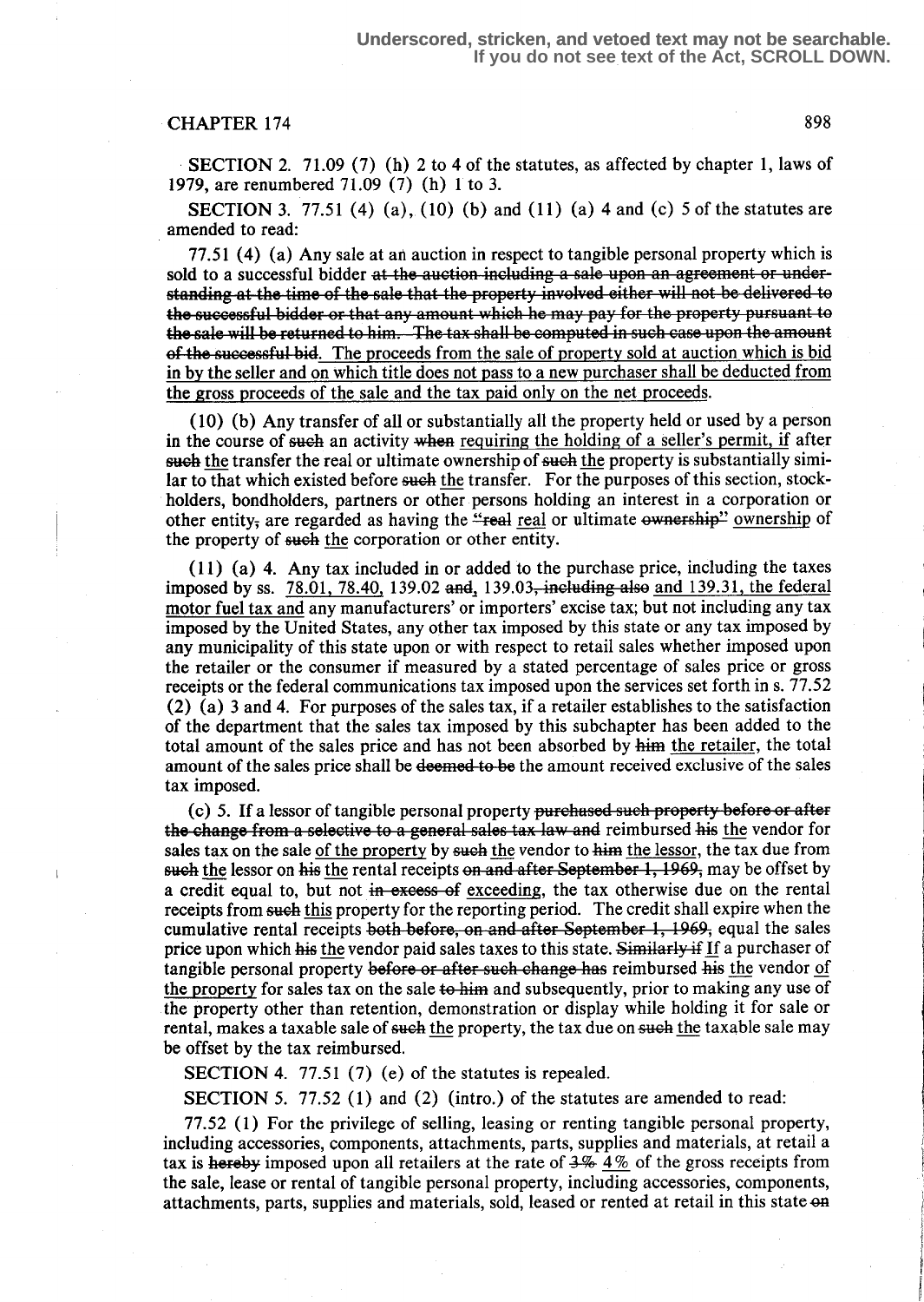**CHAPTER 174** 

or after February 1, 1962; but beginning on September 1, 1969 the rate of the tax hereby imposed shall be  $4\%$ .

(2) (intro.) For the privilege of selling, performing or furnishing the services herein described under par. (a) at retail in this state to consumers or users, a tax is hereby levied and imposed upon all persons selling, performing, or furnishing such the services at the rate of  $3\frac{1}{2}\frac{1}{2}\frac{1}{2}\frac{1}{2}$  of the gross receipts from the sale, performance, or furnishing of such the services on or after February 1, 1962; but beginning on September 1, 1969 the rate of the tax hereby imposed shall be  $4\%$ .

SECTION 6. 77.53 (18) of the statutes is amended to read:

77.53 (18) This section shall does not apply to the storage, use or other consumption in this state of household goods for personal use, including motor vehicles, purchased by a nondomiciliary of this state outside this state 90 days or more before bringing such the goods into this state in connection with a change of domicile to this state, when such goods are brought into this state on or after September 1, 1969.

SECTION 7. 77.54 (9a) of the statutes is amended to read:

77.54 (9a) The gross receipts from sales to, and the storage, use or other consumption of tangible personal property<del>, including accessories, parts and supplies,</del> and taxable services by this:

(a) This state or any agency thereof. or any.

(b) Any county, municipality as defined in s. 41.02  $(4)$ , city, village, town or school district or other political subdivision; any in this state.

(c) A county-city hospital established under s. 66.47.

(d) A sewerage commission organized under s. 144.07 (4) or a metropolitan sewerage district organized under ss. 66.20 to 66.26.

(e) Any other unit of government in this state or any agency or instrumentality of 2 or more units of government in this state.

(f) Any corporation, community chest fund, foundation or association organized and operated exclusively for religious, charitable, scientific or educational purposes, or for the prevention of cruelty to children or animals, no part of the net income of which inures to the benefit of any private stockholder, shareholder, member or corporation.

SECTION 8. 77.54 (18) of the statutes is repealed.

SECTION 9. 77.54 (20) (c) 4 of the statutes is amended to read:

77.54 (20) (c) 4. Taxable sales shall do not include meals, food, food products or beverages sold by hospitals, sanatoriums, nursing homes, retirement homes, or day care centers registered under ch. 48, nor to such items when furnished by a public or private institution of higher education in accordance with any contract or agreement made or executed on or before October 1, 1969. In this subdivision "retirement home" means a nonprofit residential facility where 3 or more unrelated adults or their spouses have their principal residence and where support services, including meals from a common kitchen, are available to residents. Neither shall taxable Taxable sales do not include meals, food, food products or beverages sold to the elderly or handicapped by persons providing "mobile meals on wheels".

SECTION 10. 77.58 (1) of the statutes is amended to read:

77.58 (1) The taxes imposed by this subchapter for the months of January, February and March 1964, and for each calendar quarter thereafter are due and payable on the last day of the month next succeeding the calendar quarter for which imposed except that effective July 1,  $1967$ , if:

899